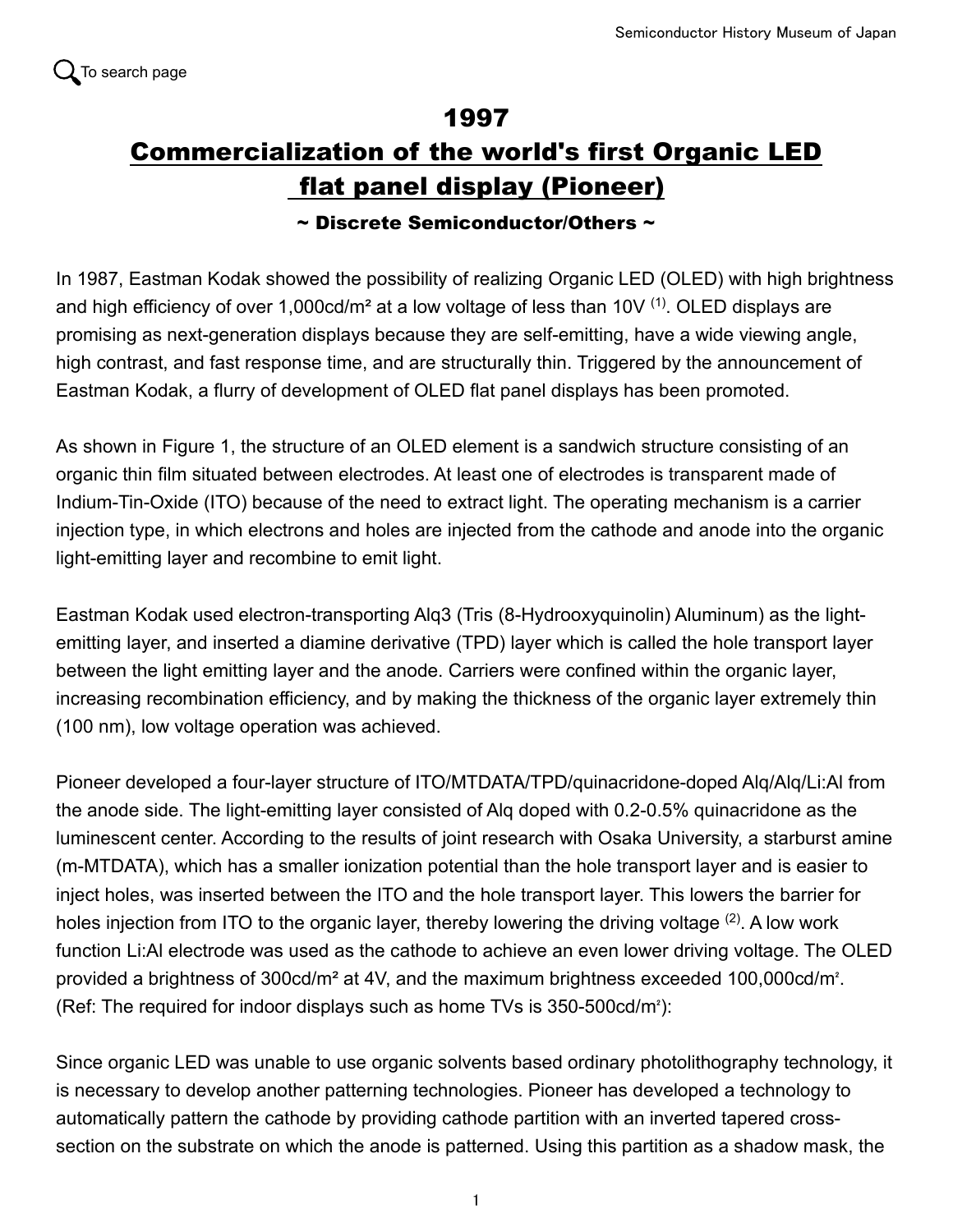organic thin film and cathode were formed by vacuum deposition (3).

Pioneer has developed a 256 x 64 pixels passive matrix structure green monochrome flat panel display and launched the GD-F1, an in-car FM teletext multiplex receiver equipped with this display  $(4)$ ,  $(5)$ . With a brightness of 100cd/m<sup>2</sup>and a wide viewing angle, the display has provided excellent visibility of "VICS" and teletext information inside of the car.



Figure 1 Cross-sectional structure of organic LED



Figure 2 FM teletext multiplex receiver GD-F1(By courtesy of Pioneer Corporation)